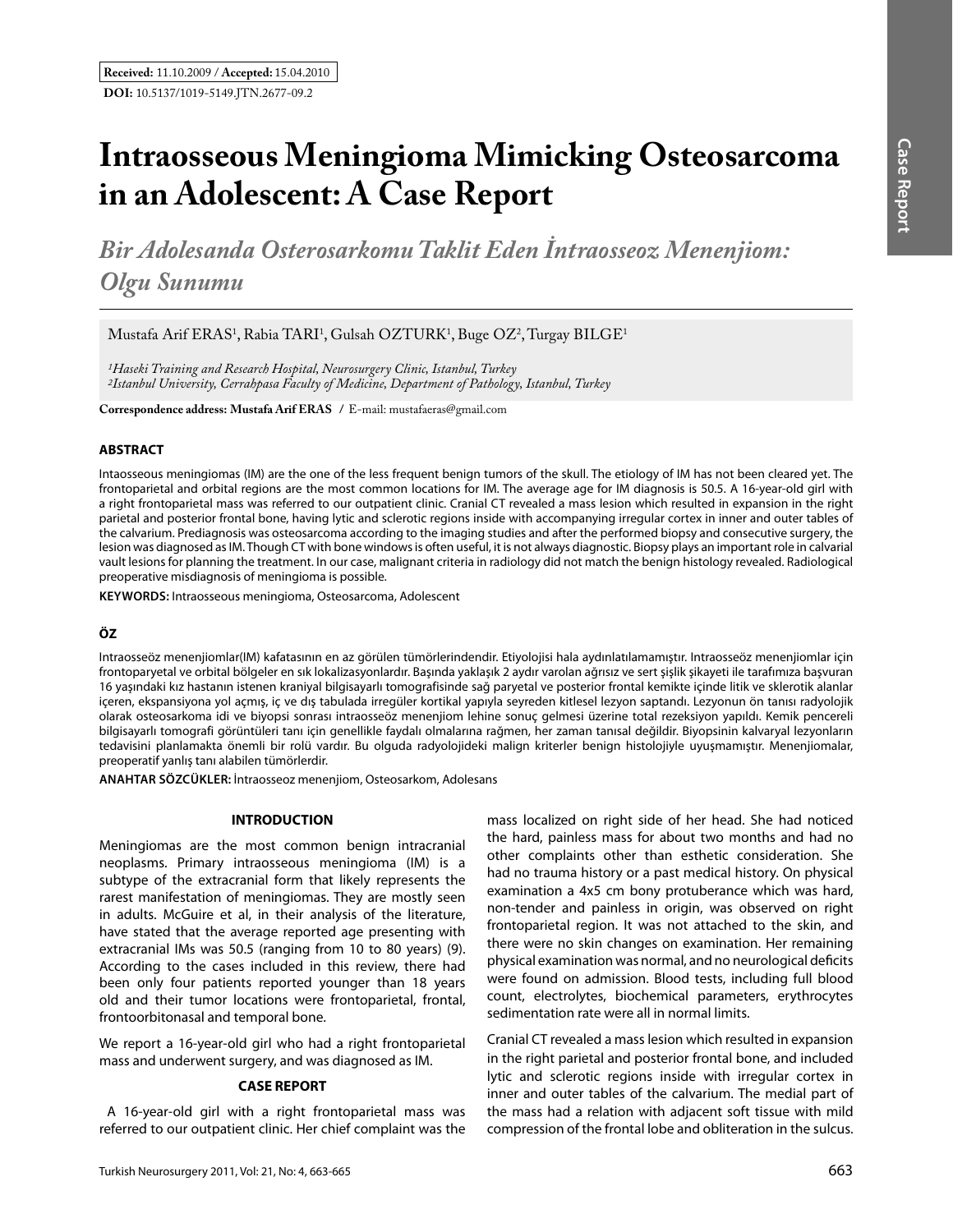The right lateral ventricle had a partial obliteration and a 4 mm right to left shift was noted (Figure 1A,B). Post-contrast cranial MRI showed heterogeneous contrast enhancement and noticed thickness and contrast enhancement in adjacent dura underlying the right frontoparietal region (Figure 1C). The radiological preoperative diagnosis was osteosarcoma as the mass lesion with expansion in right frontoparietal region had malign radiological criteria.

A bone biopsy was performed and pathology revealed IM of the skull. After the biopsy, we planned a total resection. We performed a frontoparietal craniectomy under general anesthesia. After reflecting the scalp, haemorrhagic tumor was noticed in the outer tables of the right parietal bone. A right frontoparietal craniectomy was performed (Figure 2B). The tumor seemed to originate from the diploic space and had expanded mainly inside but also outside. Underlying dura was infiltrated. After the invaded dura was removed,

the dural defect was patched with an otologous fascia lata graft. Cranioplasty with methyl methacrylate was performed. The postoperative course was uneventful. Histological examination showed meningiamotous infiltration between bone trabeculae and accompanying active chronic nonspecific inflammation. Meningioma was reported to be the transitional type (WHO Grade 1). The tumor showed medium hypercellularity and pleomorphism (Figure 2A). Mitotic index of Ki 67 was 3-4 % and 5-10 % of the cells had progesterone receptor positivity.

## **DISCUSSION**

The etiology of IM has not been cleared yet. However, proposed theories include some presumed ectopic arachnoid cap cells in an extradural location, entrapment/detachment of displaced pacchionian bodies during embryonic development, displacement of arachnoid islets by a traumatic event or cerebral hypertension or a separate origin from



Figure 1: A) Axial-bone window CCT imaging showing right frontoparietal mass with lytic and sclerotic region inside with irregular cortex in inner and outer tables of the calvarium. **b)** Axial contrast-enhanced CCT image demonstrates the contrast enhancement in the underlying dura and the medial part of the mass had a relation with adjacent soft tissue with mild compression of the frontal lobe and obliteration in the sulcus. **c)** Post contrast axial T-1 weighted cranial MRI shows heterogeneous contrast enhancement and noticed thickness and contrast enhancement in adjacent dura underlying the right frontoparietal region.



**Figure 2: A)** Left Photomicrograph of the tumor showing meningioma infiltration between bone trabecules and accompanying active chronic nonspecific inflammation, continuing inside the adjacent striped muscle. HE stain x 100. **B)** Post-operative post contrast axial T-1 weighted MRI image showing right frontoparietal craniectomy and postoperative changes.